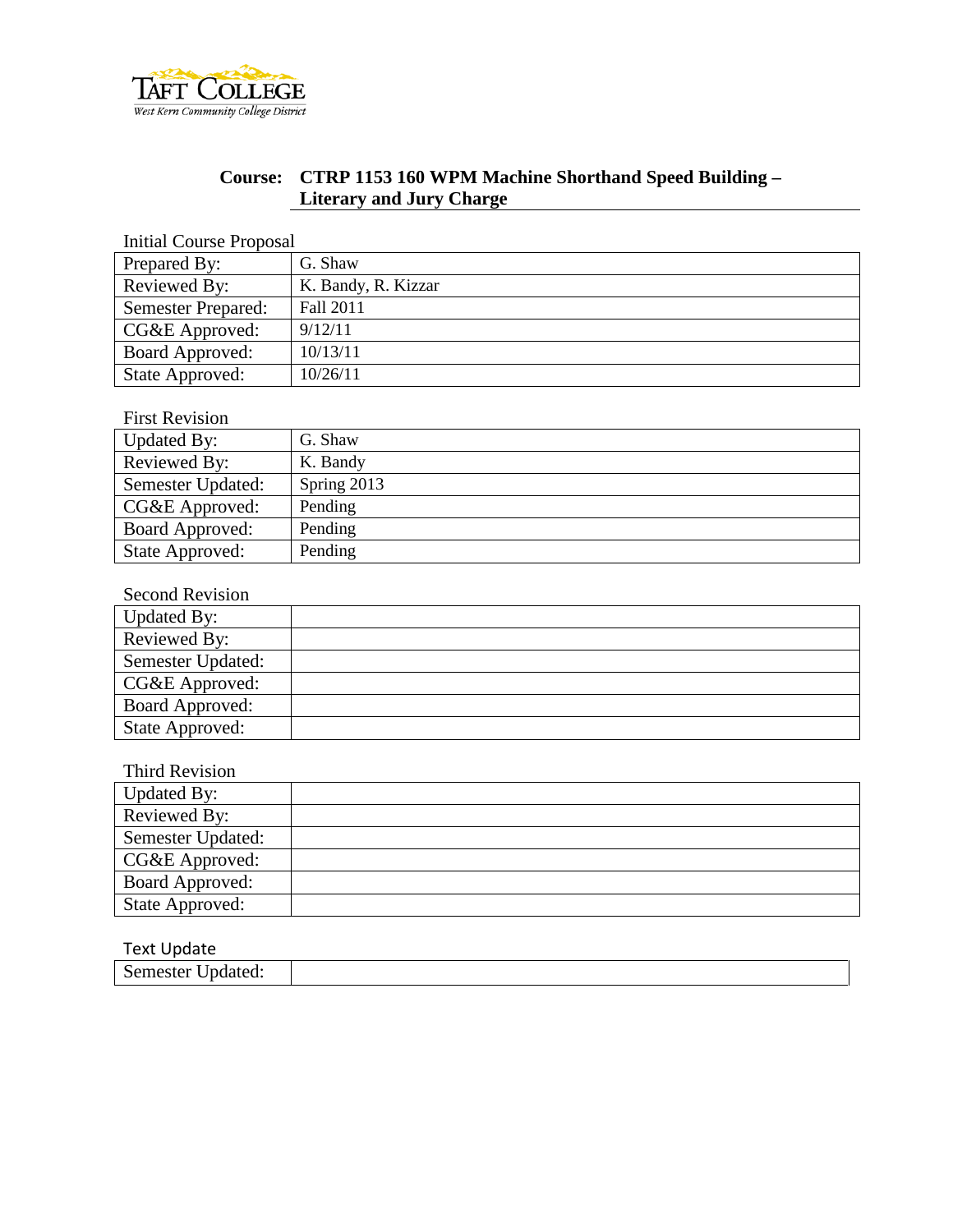

# Court Reporting (CTRP) 1153 160 WPM Machine Shorthand Speed Building Literary and Jury Charge (5 Units)

Prerequisite: Qualification by assessment process or successful completion of Court Reporting 1133 and 1143

Prerequisite knowledge/skills:

Before entering the course, the student should be able to:

- 1. Listen and write dictated material at varying speeds,
- 2. Attain speed and accuracy on stenotype machine at higher speeds with increasingly complex material,
- 3. Transcribe dictated jury charge, literary and 4-Voice material at 140 wpm with 97.5 percent accuracy,
- 4. Use material learned in academics to improve quality of transcripts and work product on and off the stenotype machine,
- 5. Operate a stenotype machine and work to master keyboard,
- 6. Demonstrate effective listening technique in order to transcribe from steno notes verbatim dictation,
- 7. Demonstrate ear-finger coordination in taking dictation as well as in transcription,
- 8. Recognize appropriate words when transcribing from dictated material (i.e. Effect/affect or doe/dough); use of conflict-free theory methods,
- 9. Provide correct punctuation in dictated and transcribed material,
- 10. Read steno notes out loud at rapid rate of speed,
- 11. Proofread using proofreader marks,
- 12. Effectively use a dictionary, spell check software, stenographic-computer dictionary and other resources to produce verbatim and usable transcripts,
- 13. Improve ability to meet deadlines with transcribed work product, and
- 14. Develop concentration skills.

Advisory: Eligibility for English 1000 and Reading 1005 strongly recommended

#### Total Hours: 256 lab hours

Catalog Description**:** This course presents more complex speed-building writing strategies to prepare for higher speed-based competency goals. Promotes the development of speed and accuracy in taking dictation on a stenotype machine. It reviews basic theory and further develops sufficient skills to write medical, literary and jury charge material on a stenotype machine at 160 wpm for a minimum of ten  $(10)$  five minutes with a goal of 97.5% accuracy. Includes English usage, punctuation, spelling/word usage, and proper transcription and document formatting. This course meets the requirements of the California Court Reporting Board.

Type of Class/Course: Degree Credit

Text: Merriam-Webster Dictionary (latest edition)

Additional Materials: Stenography machine and stenograph paper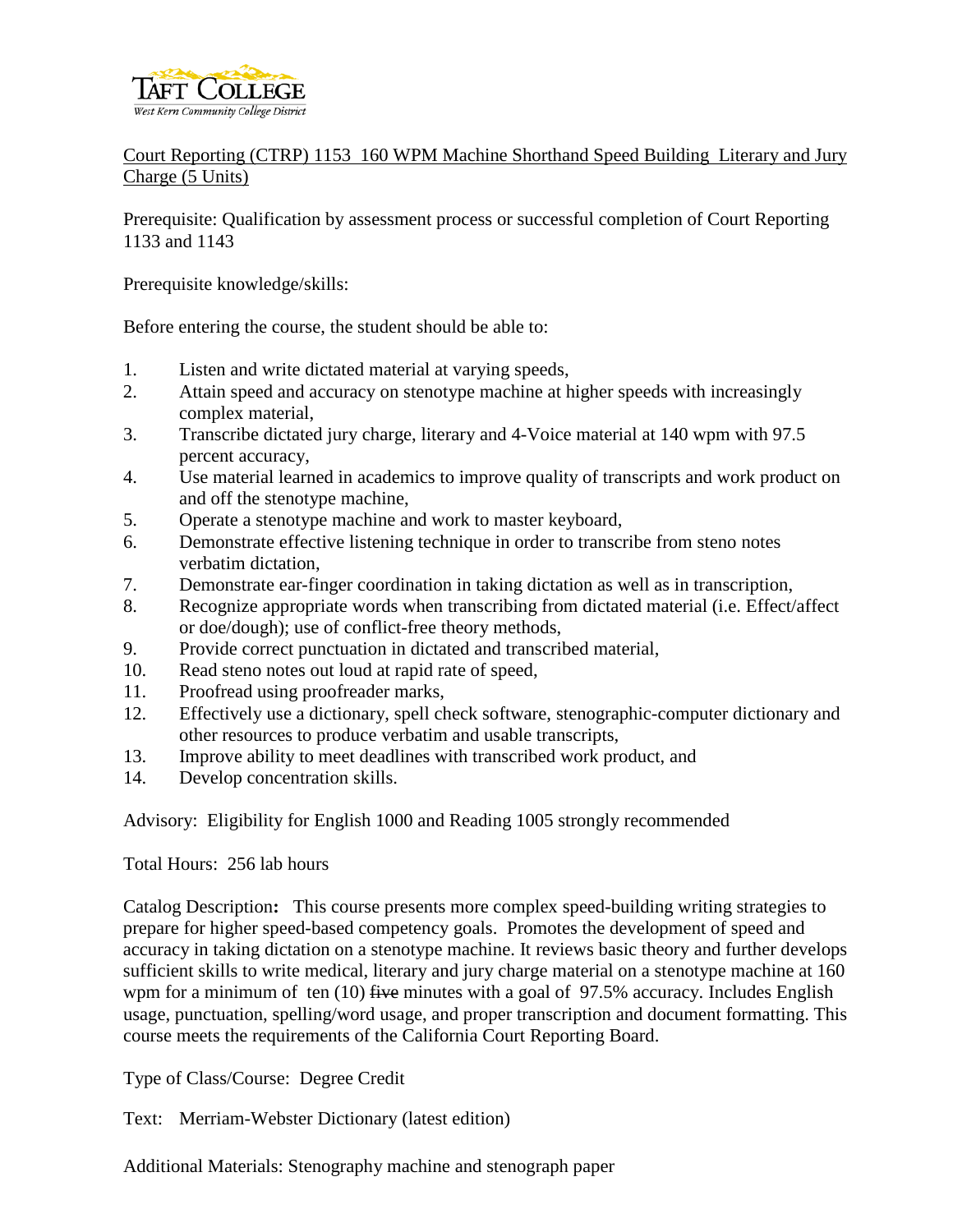

Course Objectives:

By the end of the course, a successful student will be able to:

- 1. Listen and write increasingly more complex material at varying speeds,
- 2. Attain speed and accuracy on stenotype machine at higher speeds with increasingly complex dictated material,
- 3. Pass one five-minute literary dictation test and one five-minute jury charge dictation test at 160 wpm with a pass rate of 97.5%,
- 4. Use material learned in academics to improve quality of transcripts and work product on and off the stenotype machine,
- 5. Operate a stenotype machine and work to master keyboard,
- 6. Demonstrate effective listening technique in order to transcribe from steno notes verbatim dictation,
- 7. Demonstrate ear-finger coordination in taking dictation as well as in transcription,
- 8. Recognize appropriate words when transcribing from dictated material (i.e. Effect/affect or doe/dough); use of conflict-free theory methods,
- 9. Provide correct punctuation in dictated and transcribed material,
- 10. Read steno notes out loud at rapid rate of speed,
- 11. Proofread using proofreader marks,
- 12. Effectively use a dictionary, spell check software, stenographic-computer dictionary and other resources to produce verbatim and usable transcripts,
- 13. Improve ability to meet deadlines with transcribed work product, and
- 14. Develop concentration skills.

Course Scope and Content (laboratory):

- Unit I Speed Building Techniques
	- A. Daily observations
	- B. Dictation at 160 wpm of various complex literary and jury charge material
	- C. Theory techniques through timed dictation tests
	- D. Theory techniques through word usage and spelling tests
	- E. Concentration and listening skills: timed dictation tests
	- F. Read back steno notes
	- G. Complex material from legal opinion, literary and medical, and multivoice

# Unit II Dictation/Transcription Outcome

- A. Daily observations
- B. Personal dictionary
- C. Identify homonyms, numbers, possessives and symbols
- D. Writing "briefs", (steno shorthand abbreviations)
- E. Read and transcribe steno notes
- F. Transcribe, edit and proofread timed dictation documents
- Unit III Skills development
	- A. Build speed and continue to master writing dictated material